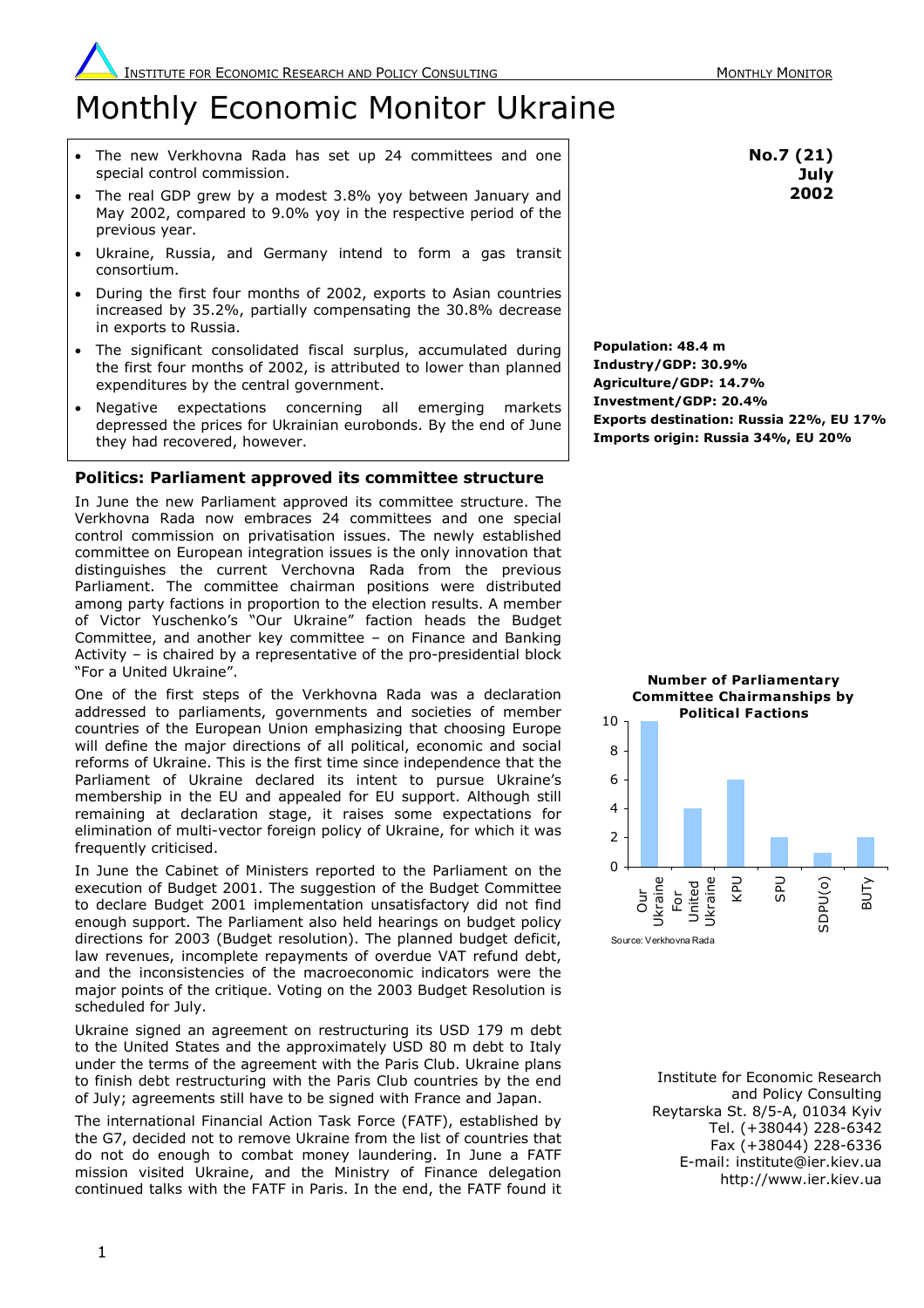# **INSTITUTE FOR ECONOMIC RESEARCH AND POLICY CONSULTING MONETATION MONTHLY MONTHLY MONITOR**

unsatisfactory that the law to prevent money laundering in Ukraine had still not been passed by the Parliament.

### **Real economy: Real GDP growth is lower than expected**

The real GDP posted a 3.8% yoy growth in January-May 2002, which is substantially lower than a 9.0% yoy rise in the respective period of the previous year. The lower than expected growth rate of the economy provoked a discussion over the attainability of the officially forecast GDP. According to our estimations, the annual real GDP growth will reach 4.6%, not 6.0% as forecast by the Government.

In the first four months of the year, net Ukrainian enterprise profits dropped by almost 70% compared to the respective period of the previous year. The main declines were registered in real estate transactions and the manufacturing industry. Against the background of an insufficiently developed stock market and banking system, and a low inflow of foreign capital, this deterioration of net profits in the economy undermines the investment ability of enterprises

#### **Sectoral trends: Ukraine, Russia, and Germany are ready to form a gas transit consortium**

*Energy sector.* Russia's President Vladimir Putin and Ukraine's President Leonid Kuchma signed a protocol aimed at setting up a joint consortium between Russian Gazprom and Ukrainian Naftogaz. The consortium will operate and rebuild the Ukrainian gas transport pipelines. They also signed a protocol with German Federal Chancellor Gerhard Schröder inviting Europe's largest buyers of Russian gas to participate in the consortium. This consortium with European companies should improve the gas supply security, and increase the transparency and reliability of the Ukrainian gas transit system to Europe. To date, the main conflict of interest between potential consortium parties concerns the level of gas transit tariffs. According to Ukrainian legislation, the creation of the consortium must be approved by the Parliament.

Agriculture. Aiming to prevent the seasonal decline in domestic grain prices during and after each harvest, the Government promised to simplify the grain export regulations. However, the VAT refunding problem remains one of the major obstacles to exports. The State Tax Administration has denied VAT refunds to most grain exporters. Thus, domestic traders consider VAT as an export cost, lowering the purchasing price. The policy inconsistencies between different state bodies prolong the uncertainty and instability on the grain market.

#### **External Sector: Ukraine experiences a regional shift of exports from Russia to Asian markets**

As Derzhkomstat reported, the merchandise trade revived in April posting a 3% yoy growth in exports and a 3.7% yoy growth in imports for the first four months of 2002. It seems that the Government has succeeded with its policy efforts to expand the country's exports to Asian markets. Between January and April exports to these countries increased by 35.2%, which partially compensates for the 30.8% loss in exports to Russia.

The balance of payments figures, reported by the NBU, revealed a downward tendency for inflows of foreign direct investments (FDI) to Ukraine. During the first quarter of 2002, Ukraine managed to attract only USD 124 m of FDI. This figure is less than that of the first quarters of last two years. A possible explanation is that investment decisions were postponed during the election campaign. However, little optimism exists that FDI inflows will increase during this year since foreign investors continue to stress that substantial structural reform in the economy must come first.

**Real GDP Growth**







Source: State Treasury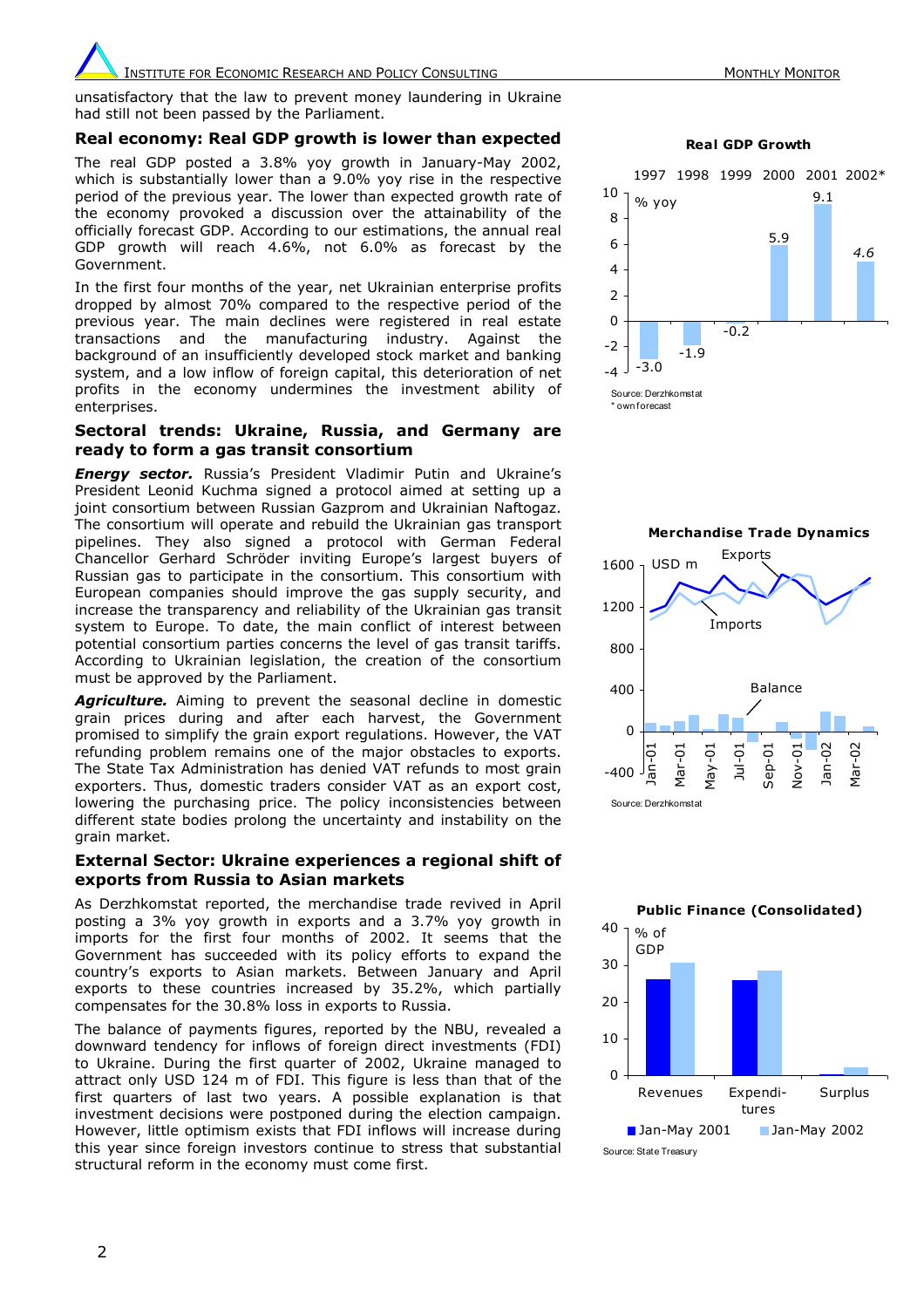## **Fiscal policy: A consolidated fiscal surplus was achieved by low state expenditures**

From January to May, the Consolidated fiscal surplus made up 2.2% of GDP compared to 0.2% of GDP for the corresponding period of 2001. To a large extent, this surplus is explained by lower than planned expenditures of the central Government. Despite a slowdown in economic activity, the state managed to collect consolidated fiscal revenues at the level of 30.5% of GDP against 26.2% of GDP for January-May 2001. The increase in the share of the GDP redistributed by the state indicates its growing role in the economy.

During January-June the Ministry of Finance received UAH 749 m from selling bonds, i.e. almost a half of the annual 2002 target. Moreover, the first series of 24-month treasury bonds directed at the general population totalling UAH 50 m and issued on May 15 was successfully placed due to a low inflation rate, on-time payments of wages, and financial market stability. However, the future domestic debt development causes some concern because the government failed to sell all government bonds at the last 5 auctions in June. This situation may be due to an increasing uncertainty about the government's ability to fulfil its obligations in 2003, as well as to the lowered bonds' yield to maturity.

#### **Monetary policy: The high interest rate spread persists**

The lending rates of commercial banks reduced by 4.4 percentage points in the first six months of the year. At the same time, deposit rates declined by 2.1 percentage points. As a result, the spread between the lending and deposit rates shrank only slightly to the level of 17%. Among the most important reasons for the persistence of the high spread are the rather high risk level of Ukraine's economy and the necessity to cover for accumulated bad loans.

In June 2002, consumer price inflation became negative for the first time since independence and reached reached a –1.1% yoy level. The head of the NBU Council, Anatoliy Galchinsky, claims that this year's inflation rate will stay below 6%, while the official forecast is for a 9.8% yoy growth of consumer prices. The monetary base grew by 38% yoy in June 2002 far exceeding inflation, and the official estimations on which the monetary policy for 2002 was based.

### **Financial markets: Following world trends, prices for Ukrainian eurobonds went down sharply but recovered quickly**

*External debt market.* Ukrainian eurobonds experienced sharp price fluctuations at the end of June 2002. As of June 21, the price for bonds denominated in euro dropped to EUR 89, or 13% less then the May pick, but later on it recovered, reaching EUR 97.1 on June 28. It is important to stress that the eurobonds price volatility was not caused by any macroeconomic fundamentals of Ukraine, but rather reflects the current situation at other emerging markets on the standing of Ukraine's external obligations. The generally pessimistic expectations towards emerging markets were fuelled by the dramatic drop of the world stock market in the aftermath of negative economic news from the USA and by the decline in Moody's outlook for Brazil from "stable" to "negative". Prices of major Russian stocks became shaky as well.

*Currency market.* Given the quite rigid UAH/USD exchange rate in Ukraine, as well as the euro approaching parity with the US dollar at world foreign exchange markets in June, the hryvnia experienced a significant depreciation vis-à-vis the euro during the month. The rise of the euro's value caused a high demand for euros at the cash market, where the euro exchange rate was at times higher than dollar rate. However, at the inter-bank foreign exchange market trades with US dollars still dominate.

**CPI and Monetary Base**

 $-10$ 0 10 20 30 40 50 Jan-01 Mar-0: May-01 Jul-01 Sep-01 Nov-01 Jan-02 Mar-02 May-02 %, yoy CPI Monetary base

Source: Derzhkomstat, NBU





# **Official Exchange Rate,**